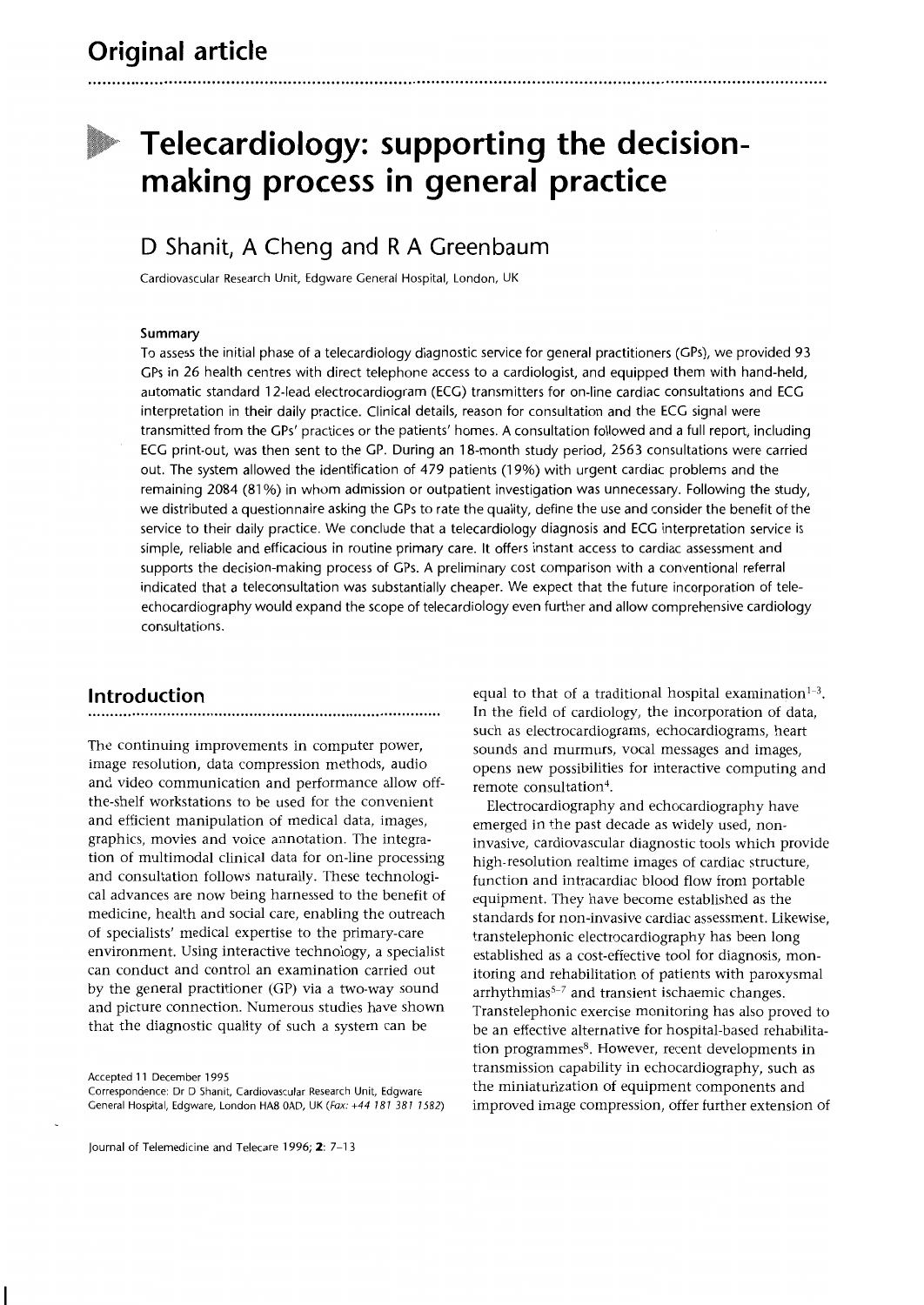remote cardiac diagnostics<sup>9</sup>. An inexperienced doctor could perform investigations in a local hospital or primary-care environment and transfer ultrasound signals (M-mode, two-dimensional echo and Doppler data) to a referral hospital, where a cardiologist could serve as a consultant. The diagnostic precision is sufficient for the method to be applied clinically<sup>10</sup>. Clinical assessment can incorporate cardiac transtelephonic auscultation through audio/video and data communication links using an electronic stethoscope<sup>11</sup>.

The present study was part of the development of a comprehensive telecardiology consultation service. Its aims were to assess telesupport for routine decision making of GPs in their daily practice based upon their requirements for specialist consultation in making management decisions, not merely electrocardiographic measurements. It also aimed to prioritize outpatient clinics'workloads, filter patients and identify the minoritv in need of instant attention.

# Methods

Ninety-three GPs, working in 26 health centres serving a population of about 200,000 in north London, participated in this trial. GPs were offered telecardiac consultation from their practices or from patients' homes. Using any terrestrial or cellular telephone lines, they could obtain direct access to a cardiac monitoring centre (CMC) staffed by cardiology registrars and cardiac technicians. The registrars had easy access to a consultant cardiologist for discussion of any difficult or doubtful cases. GPs were supplied with an automatic standard lZ-lead electrocardiogram (ECG) transmitter with direct voice access to the CMC for cardiac consultation and ECG interpretation. The CMC, based at the Cardiology Department in Edgware General Hospital, operated a Z4-hour service, providing continuous coverage, which included collecting and analysing data, consulting and reporting. When required, the GP or nurse could telephone, identify the patient by name and date of birth, and provide clinical details, the patient's history and the reason for consultation. The caller could then transmit a standard l2-lead ECG signal. A brief consultation, discussing diagnosis and patient management, followed and a full report, including ECG print-out, was mailed or faxed to the GP. Timely appointments were made on-line for further outpatient assessments, if required. Instant admission for patients with acute myocardial infarction was arranged when indicated, which involved prewarning the hospital's medical teams.

## System description

We used acoustic ECG transmitters which were miniaturized, hand-held, battery-operated devices (9 V), weighing approximately 350 g. A patient cable was purpose-designed as a harness to be hung around the patient's neck, allowing the height to be adjusted as required. The harness (Fig 1), with clear markings, variable length and appropriate directions of precordial leads, made the placement of standard leads easy. Disposable electrodes were used. GPs or their nurses recorded an ECG in the device's memory, where it was stored for transmission. The ECG acoustic transmitters could only store one recording at a time. The CMC receiving station was computer based, using a 386 file-server with database software which allowed the on-screen display of the ECG. However, following a replacement of transmitters, receiver and software (Aerotel HeartView), an onscreen measurement program running on a 486DX server and a user-friendly database program were used, while the station also had a fax modem incorporated allowing for instant, direct reporting (Fig 2). Alternative manual ECG recording devices could be used when necessary from the registrars' homes following call diversions. These were portable ECG recorders with an acoustic coupler to allow recording from the telephone line.



Fig 1 ECG transmitter with harness and leads.

Journal of Telemedicine and Telecare Volume 2 Number 1 1996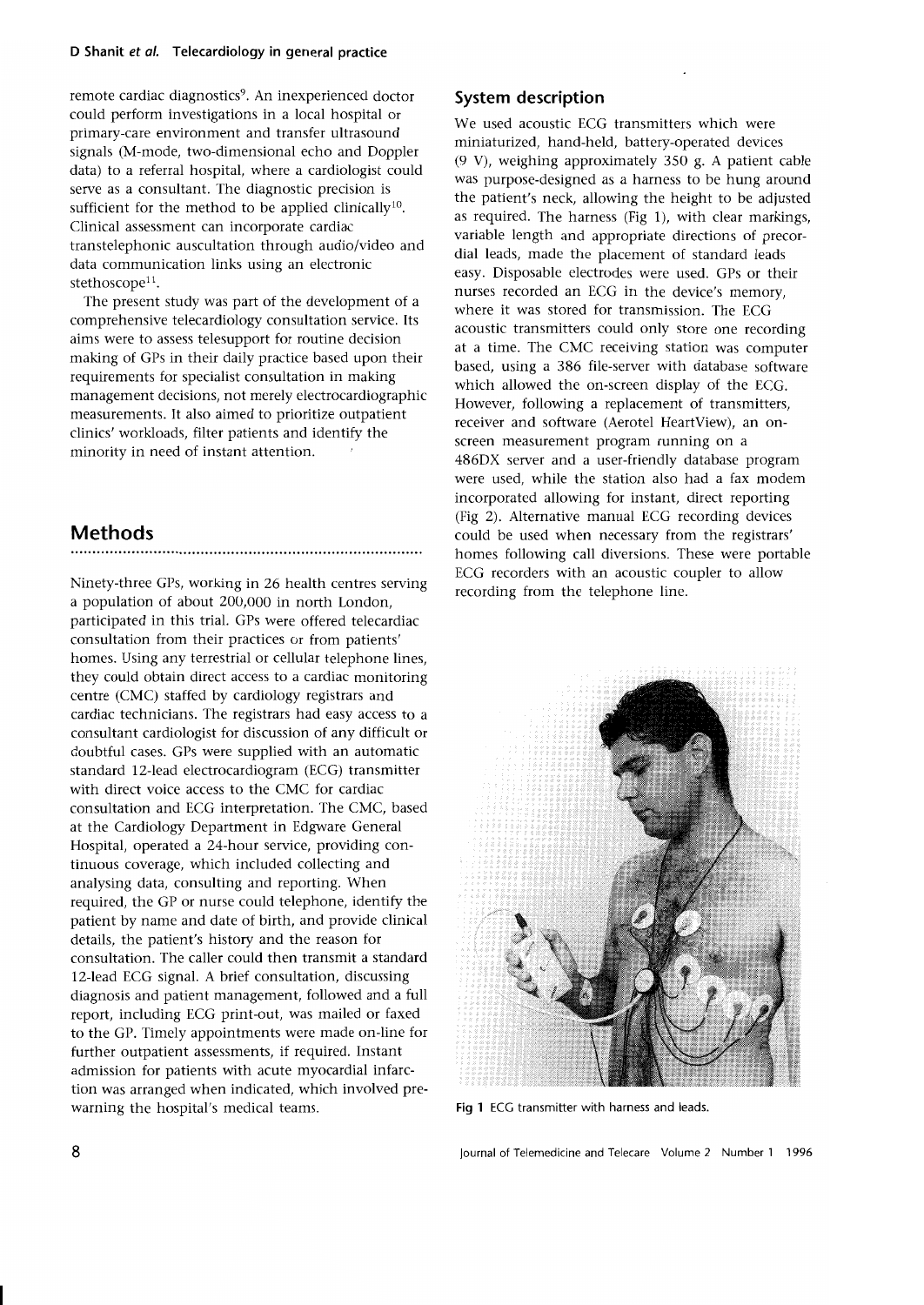

Fig 2 A Cardiac Monitoring Centre.



Fig 3 Reason for consultation ( $n=2563$ ).

### Evaluation

Following a study period of 18 months, we distributed a questionnaire to all participating GPs asking them to define the use and grade the quality of the service, as well as to consider and grade any benefits the service offered their daily practice (Appendix 1).

During the study every call was monitored and all data pertaining to clinical assessment, diagnosis, referral intention, course of suggested patient management and ECG registration were documented. Study parameters included: service efficiency, accessibility, change of referral patterns, filtering and priority grading of clinical referrals, response time to acute situations and costbenefit implications. An intention-to-treat analysis was performed. The analysis group included all consultations carried out throughout the study. A secondary analysis was carried out correlating patient symptoms as recorded at the time of transtelephonic consultation with associated ECG disorders.

Following teleconsultation, we prioritized referrals to outpatient clinics, which were reorganized to meet specific demand for assessments. We divided outpatient clinics into arrhythmia (palpitation), ischaemia (chest pain), risk factor stratification/secondary prevention clinics, and clinics for the investigation of cardiac failure and murmurs. Appointments were filtered based broadly on teleconsultation results and appointments were made on-line following teleconsultation.

as chest pain which may or may not have been of cardiac origin; arrhythmia; hypertension; patient reassurance or unspecified reason (Fig 3).

We also reviewed the management decisions of these 2563 consultations, and classified them as: normal ECG with/without minor non-specific changes; mild disorders requiring no further investigation; those requiring referral for further investigation; and patients for whom urgent or immediate hospitalization was indicated. The management distribution analysis (Fig 4) demonstrated that, following the transtelephonic consultation,  $81\%$ of patients could be managed by the GP without any further need for referral.

Of the 1615 consultations carried out where the GP indicated the reason for consultation as chest pain or atypical pain, 359 patients presented symptoms suggestive of acute ischaemia. Among those patients, significant ST depression was present in 147, significant ST elevation suggestive of ischaemia was present in 107, while 30 patients were diagnosed as definite acute myocardial infarction on ECG grounds (Fig 5).



Fig 4 Patient management following consultation ( $n=2563$ ).

# Results

We carried out 2563 consultations over the 18 months. We analysed the reasons for consultation as indicated by the GP upon calling the CMC. These were classified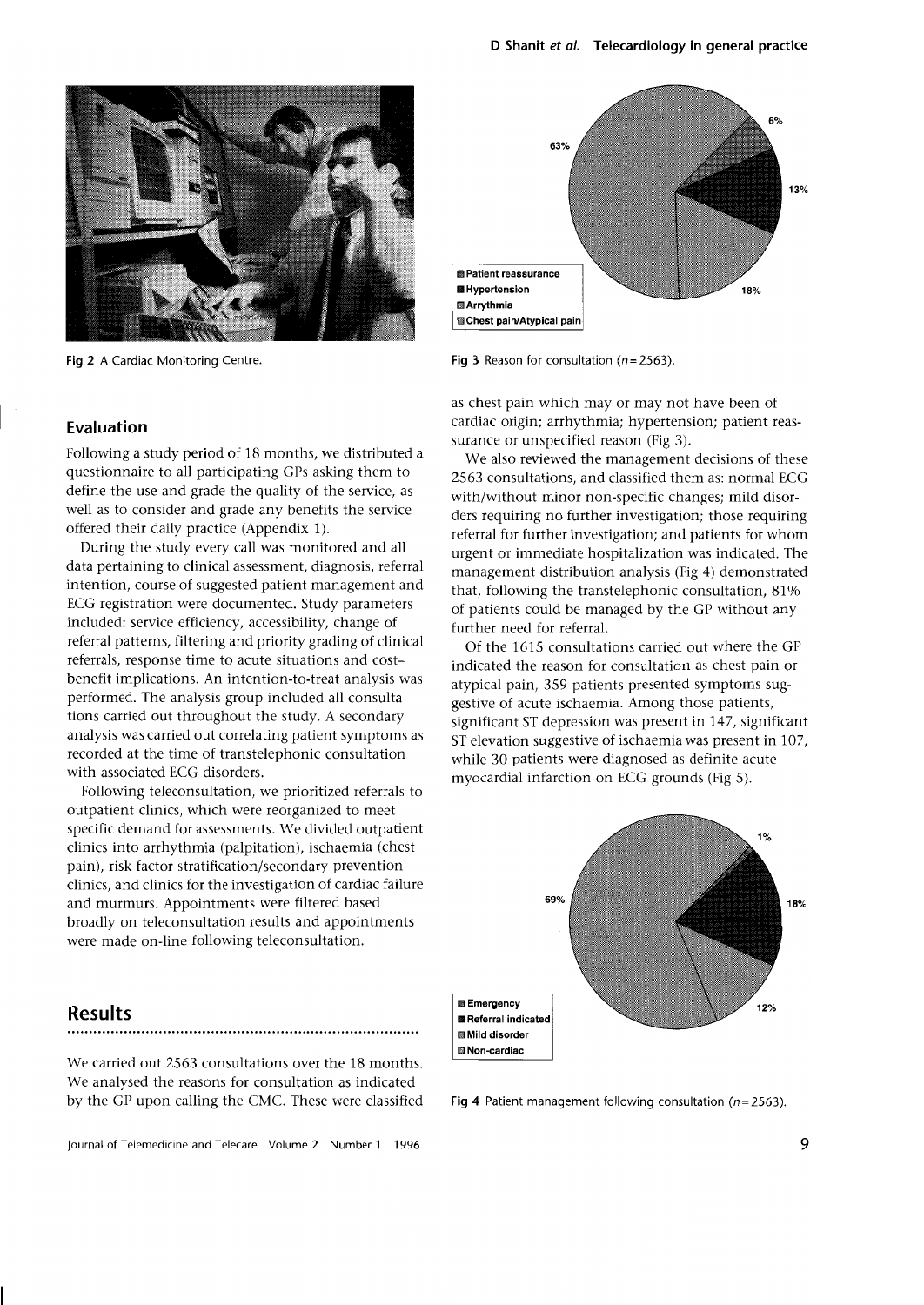

Fig 5 Distribution of diagnoses following chest pain ( $n=359$ ).



Fig 6 Distribution of diagnoses following suspected arrhythmia  $(n=282)$ .

Of the 461 consultations where the GP indicated past or present arrhythmia, 282had symptoms suggestive of arrhythmia. Of these, 92 had atrial fibrillation or flutter, 21 had supraventricular tachycardia and 5 patients had ventricular bigemini, while 2 presented accelerated junctional rhythm. There were 162 patients in normal sinus rhythm (Fig 6).

The system allowed the identification of  $479$  (19%) patients with urgent cardiac problems, who were offered immediate hospital admission or early outpatient assessment as appropriate. In the remaining  $2084$  (81%) patients, the need for admission or outpatient investigation was excluded.

An analysis of the completed questionnaires provided by the participating GPs revealed that the most common applications for the service were general management of cardiac patients, ECG interpretation and obtaining a cardiologist's opinion, and differentiating cardiac/non-cardiac situations. The maximum benefits were gained by the alteration of management, that is, the opportunity to manage patients in the practice instead of referring them to an accident and emergency department or requiring an outpatient assessment (Table 1).

Although the quality of data available following the study did not allow for a comparative quantitative referral analysis, the data indicated a change in referral trend reducing the number of non-urgent and unnecessary referrals, while a substantial increase in assessments resulting in diagnosis of severe pathology was noted.

A simple comparative cost analysis of teleconsultation compared with referral indicated that substantial savings in hospital resources could be achieved. Hospital consultation time was reduced to the essential communication, which averaged about 3 minutes, or 10% of

| Quality              | Rating* | Application                                       | Rating | <b>Benefits</b>                             | Rating <sup>*</sup> |
|----------------------|---------|---------------------------------------------------|--------|---------------------------------------------|---------------------|
| Efficiency           | 6       | Control of arrhythmia                             |        | Alteration of management practice instead 6 |                     |
| Accessibility        | 6       | Hypertension                                      |        | of A&E                                      |                     |
| Response time        |         | Reassurance of patients                           |        | Enhance doctor-patient relationship/        |                     |
| <b>ECG</b> analysis  | 6       | Supporting decision making                        |        | improved care                               |                     |
| Cardiac consultation |         | Assessment of acute situations                    |        | Boon to the practice                        |                     |
| Appropriate response | 6       | Diagnosis of emergencies                          |        | Saving of patient's time                    |                     |
| to acute situations  |         | General management of cardiac patients            | 4      | Saving of referrals                         |                     |
|                      |         | ECG interpretation+cardiologist's opinion         | 4      | Speeding of referrals                       |                     |
|                      |         | Differentiating cardiac/non-cardiac<br>situations | 4      | Saving of GP's time                         |                     |
|                      |         | General health screening                          |        |                                             |                     |

Table 1 Rating of consultation service by CPs

A&E-referral to an accident and emergency department

\* 1=very dissatisfied to 6=very satisfied.<br>' 0=not used to 4=used very often.

 $\ddagger$  1=strongly disagree to 6=strongly agree.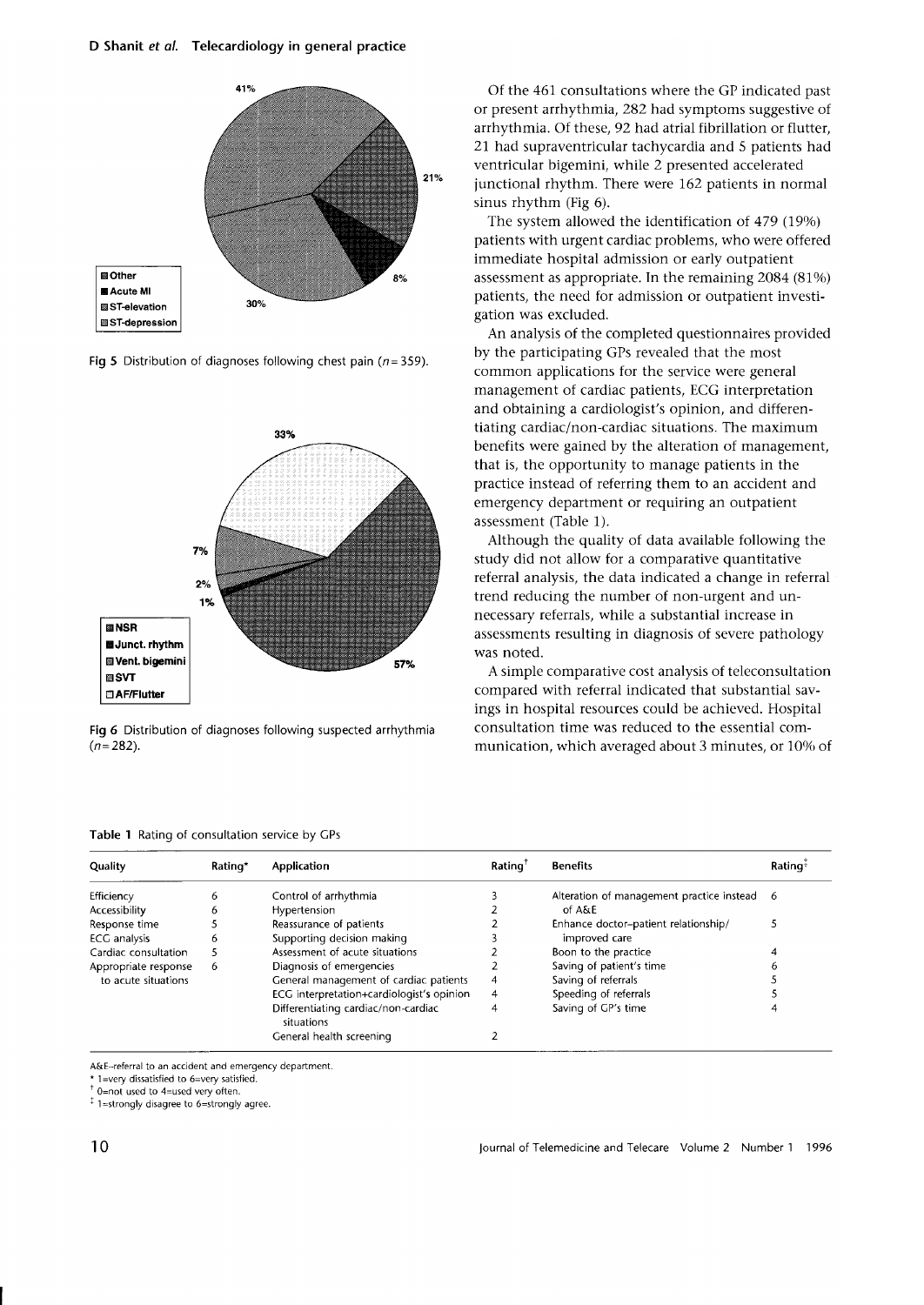the ordinary outpatient consultation slot of half an hour. Further savings were obtained by registrars performing the routine teleconsultations instead of a consultant.

# **Discussion**

We have described a routine telecardiac consultation service limited to clinical data and tele-electrocardiography assessment. When incorporated into a comprehensive, non-invasive telecardiac consultation service including tele-echocardiography, this approach can be expected to change significantly both the priorities and the mode of assessment of cardiac patients in primary and secondary health care.

Compared with primary-care consultations, referral of patients to a secondary-care facility for consultation is always more alarming and time consuming for the patient, interfering with his or her normal routine while also deferring decision making and imposing an additional heavy cost on the supplier of health-care services.

Cardiovascular disease remains the leading cause of morbidity and mortality in developed countries, while health services in these countries are experiencing a number of conflicting influences. Developments of technology and imaging techniques have greatly increased diagnostic powers. These developments have been well publicized, creating widespread awareness of them among both the general public and patients. Additionally, government initiatives such as the Health of the Nation policy $12$  in the UK have increased public expectations, not only for high-technology health care but also for rapid, unimpeded access. On the other hand, hospital diagnostic facilities have expanded slowly while the debate regarding the future funding and provision of health services continues. With the rapid expansion of medical knowledge in all disciplines, it is unrealistic to expect that the individual primary-care physician can keep abreast of all developments and diagnostic procedures alone. However, through the effective use of technology and existing highly trained medical personnel, GPs' diagnostic services and patient-management capacity can be enhanced, such that they can satisfactorily assess and treat patients at the primary level, accurately identifying those who require referral for consultant opinion and intervention. Telemedicine facilitates realtime discussions between physicians in primary and secondary care. It is this ability to overcome the problems of access that makes the technique so potentially useful.

Currently many GP practices in the UK are devoid of ECG equipment, seldom make use of equipment, have inexperienced interpreters, or demand expert knowledge and advice. ECG recording by GPs in isolation has failed to improve the specificity and sensitivity of the referral process. As an alternative, the local hospital may offer a direct-access ECG service. This requires that the patient visits the hospital at least once, perhaps after a wait of days or weeks, and must return to the GP some days after the recording has been made, following reporting by a hospital doctor and mailing of the report back to the GP. In the light of the report, the GP then decides whether to refer the patient to an outpatient clinic. A referral involves a letter which must pass through the hospital's outpatient registration system until a decision is made regarding the hospital's perception of the urgency of the matter. Discussion between the GP and the hospital consultant is relatively rare. It is not uncommon that when the patient is eventually seen, it is decided that it is a relatively minor matter which should be dealt with by the GP.

Our experience has shown that patient evaluation time is cut considerably when there is discussion of the case with a hospital physician who is able to see the ECG. Simple problems can be dealt with over the telephone and agreement reached regarding a management strategy which, in many cases, obviates the need for patient referral. At the same time the patient has had ready access to specialist expertise without having to leave the primary-care setting. In our study the GPs' responses to the questionnaire indicated that this consultation service had obvious advantages over the well established transtelephonic ECG 'stand alone' technique. The direct-access ervice increased GPs' confidence following verbal consultation and offered an opportunity to alter and improve the management of cardiac patients in their practice instead of unnecessary referrals to accident and emergency departments. GPs also indicated that the service enhanced the doctorpatient relationship.

The telecardiology service can accurately identify patients with urgent problems requiring rapid assessment at the hospital or even emergency admission. The system is portable, so that it can be used in patients' homes, facilitating the emergency evaluation of chest pain. In a number of cases, we have been able to diagnose acute myocardial infarction, arrange immediate transfer to hospital and begin thrombolytic therapy within a few minutes of arrival.

The backbone of the service was provided by cardiology registrars, who were all experienced in cardiology and had ready access to consultant support in doubtful or complicated cases. Where appropriate, the consultant was able to speak directly to both patient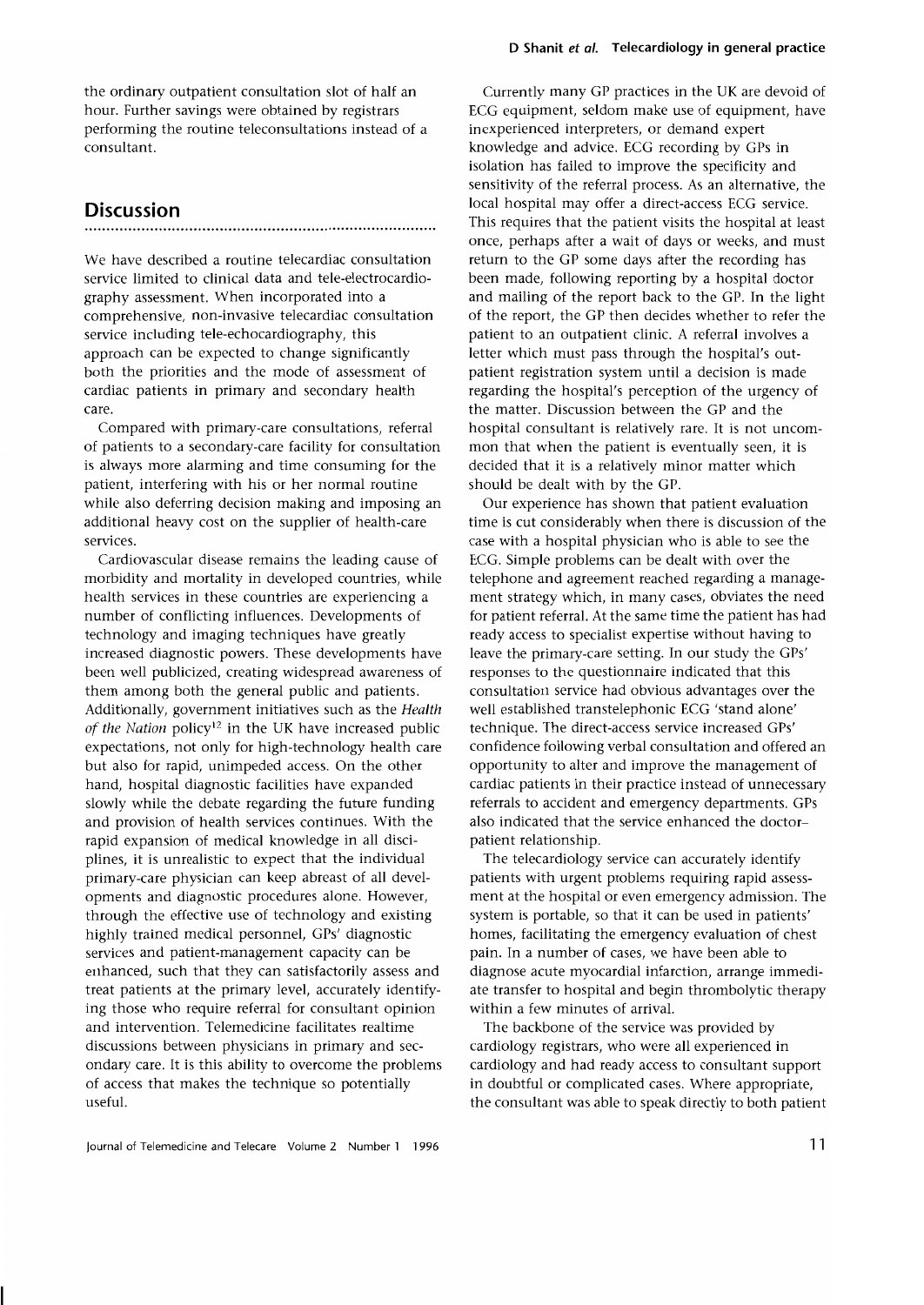and GP. Both GPs and patients expressed their complete satisfaction and confidence in the quality of consultations throughout the trial.

Although no accurate financial analysis has been carried out, simple computations can be used to estimate the cost-effectiveness of this project. The approximate cost of employing a consultant for an hour in the National Health Service is L25, whereas a registrar costs £12.50 per hour (£1 is 1.20 ECU or \$1.57). A typical initial outpatient consultation would take 30 minutes. By comparison, a telecardiac consultation would involve the hospital physician for only about five minutes. This reduces the physician costs by some 80%. In addition, a patient's referral to the hospital involves clerical and secretarial costs relating to the appointment bookings, schedules, file management and reception duties, followed by a letter of consultation for the GP. This cost is of the order of £20. Support of 26 primary-care centres involved an initial investment in hardware and software of about  $£20,000$ . This included computer equipment, telecommunications and ECG monitoring equipment for 93 GPs, which averaged  $£770$  per practice, or  $£86$ per GP. Management costs were minimized as the service was run by the cardiology firm with registrars on duty sharing the on-line consultations. However, a staff nurse or a cardiac technician was required to service the CMC for data acquisition, ECG measurements and reporting. The further operating costs of the service, excluding salaries, have been estimated at about £2 per consultation for telephones, printing and postage.

Extension of the service by the incorporation of remote echocardiography is possible by use of the ISDN. Although currently expensive, ISDN 30 allows the transfer of realtime images at an acceptable frame rate. Using this technology, the hospital physician can participate in an investigation carried out in the practice, probably by a technician, by giving directions and comments. Immediate recommendations would be available to the GP with regard to patient management. In developed countries, this is likely to find greatest application in the assessment and management of patients with known or suspected cardiac failure, the one area of cardiology where the prevalence of a condition is increasing. There is now good evidence of the value of treatment with angiotensin-converting enzyme (ACE) inhibitors in improving both prognosis and quality of life. Figures suggest that these drugs are underused in the community and that some GPs are reluctant to initiate this treatment without hospital support.

We conclude that a telecardiology diagnosis and ECG interpretation service is simple, reliable and efficacious in routine primary care. It offers instant access to cardiac assessment and supports GPs' decision making. It results in early detection of heart disease, on-line assessment of suspected acute events, adequate filtering and priority grading of referrals for patients requiring further investigation while reducing the load of unnecessary referrals for primary diagnosis.

The telecardiology study reported here was based on transtelephonic communication and transmission of clinical and ECG data. It was part of a study of comprehensive telecardiac assessment services for primary health care incorporating a tele-echocardiography service and may pave the way for the development of similar services for primary health care in other disciplines.

Acknowledgements: We thank NCMC Ltd (London HA8 OAD) and the manufacturers of the transtelephonic ECG equipment, Aerotel Ltd (5 Hazoref Street, Holon, 58856, Israel), for their assistance.

### References

- 1 Kochiadakis GE, Skalidis EL, Chryssostomakis SL, Kalaitzakis MP, Manios EG, Vardas PE. Evaluation of the reliability of ST segment monitoring by transtelephonic electrocardiogram transmission. International Journal of Cardiology 1994;46:267-73
- 2 Batnizky S, Rosenthal SJ, Siegel EL, et al. Teleradiology assessment. Radiology 1990;177:11-17
- 3 LearJL, Manco-Johnson M, Feyerabend A, Anderson G, Robinson D. Ultra-high-speed teleradiology with ISDN technology. Radiology 7989;l7l:862-3
- 4 Ratib O. From multimodality digital imaging to multimedia patient record. Computer Medical Imaging Graphics 1994:18:59-65
- 5 Hamer ME, Wilkinson WE, Clair WK, Page RL, McCarthy EA, Pritchett EL. Incidence of symptomatic atrial fibrillation in patients with paroxysmal supraventricular tachycardia. Journal of the American College of Cardiology 1995;25:984-8
- 6 Shanit D, Sritara P, Greenbaum R, et a/. Effective management of outpatient arrhythmia by transtelephonic monitoring. European Heart loumal 1991;12(suppl.):33 1
- 7 Kochiadakis GE, Skalidis EL, Chryssostomakis Sl,, Kalaitzakis MP, Manios EG, Vardas PE. Evaluation of reliability of ST segment monitoring by transtelephonic electrocardiogram transmission. International Journal of Cardiology 1994;46:267-73
- 8 Squires RW, Miller TD, Ham T, Micheels TA, Palma TA. Transtelephonic electrocardiographic monitoring of cardiac rehabilitation exercise sessions in coronary artery disease. American Journal of Cardiology 1991;11:962-4
- 9 Sobczyk WL, Solinger RE, Rees AH, Elbl F. Transtelephonic echocardiography: successful use in tertiary paediatric referral centre. Journal of Pediatrics 1993;122:S84-8
- 10 Afset JE, Lunde P. Tele-echocardiography. Education in echocardiography via video conferences. Tidsskrift for den Norske Laegeforening 1994:114:1175-8
- 11 Mattioli L, Goertz K, Ardinger R, Belmont J, Cox R, Thomas C. Paediatric cardiology: auscultation from 280 miles away. Kansas Medicine 1992;93:326, 347-50
- 12 Department of Health. The Health of the Nation. A Strategy for Health in England, White Paper. London: HMSO, 1993